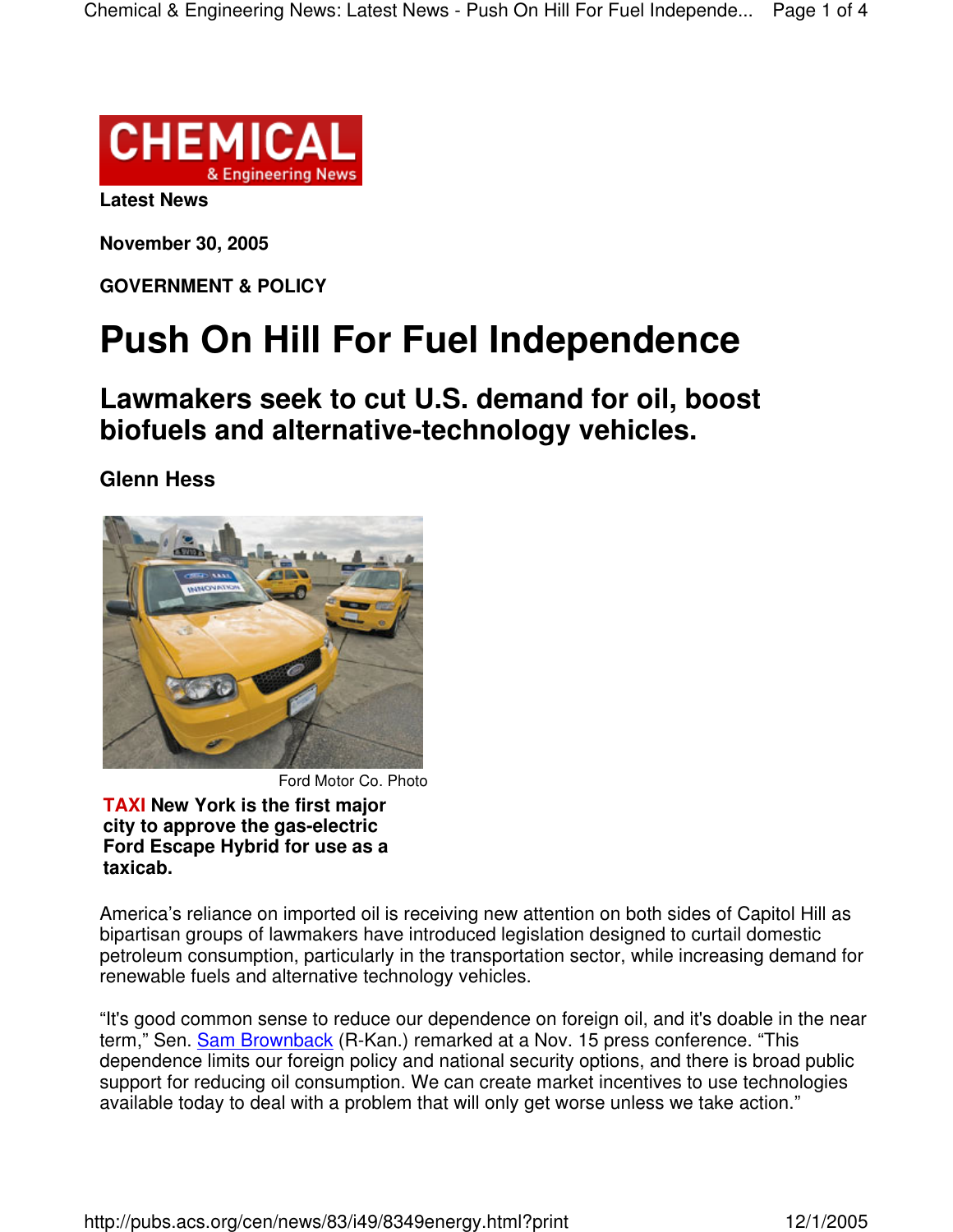The Vehicle & Fuel Choices for American Security Act would set specific oil-saving targets to reduce U.S. dependence and require the mass production of automobiles that can run on any combination of gasoline and alternative fuels or, alternatively, cars powered by efficient hybric engines. "For far too long, the U.S. has been at the mercy of foreign nations for its fuel," said Rep. Jack Kingston (R-Ga.). "This dependence is one of our greatest risks because it not only threatens our national security but also our economic security. This legislation is a plan to help America realize its fuel independence from Middle East oil."

The plan would direct the federal government to use its policy-making authority to reduce U.S. demand for oil by 2.5 million barrels a day within 10 years, and by 10 million bbl per day by 2031. America currently imports about 2.5 million bbl of oil a day from the Persian Gulf region. Overall, the U.S. consumes 20 million bbl of crude daily. The bill provides tax credits and loan guarantees to encourage automakers to retool and produce "flexible-fuel" vehicles that can run on gasoline or alternative fuels, gas-electric hybrids, fuel-cell vehicles, and other technologies. The Senate bill would also boost the tax credit for ethanol production and distribution infrastructure to 50% and authorize \$200 million in production incentives for ethanol from crop wastes and other cellulose over five years. The House proposal would increase R&D funding for ethanol, methanol, and diesel fuel from nonpetroleum sources and allow duty-free imports of ethanol.

"This is not a liberal issue or a conservative issue," said Sen. Joseph Lieberman (D-Conn.). "Energy independence is a bipartisan goal." In addition to Lieberman and Brownback, the Senate measure is cosponsored by Sens. Evan Bayh (D-Ind.), Norm Coleman (R-Minn.), Bill Nelson (D-Fla.), Lindsey O. Graham (R-S.C.), and Ken Salazar (D-Col.). Kingston and Rep. Eliot L. Engel (D-N.Y.) introduced the House bill. "We are reaching across party lines to achieve sound legislation that will benefit everyone," Engle said. "American producers, farmers, engineers, scientists, entrepreneurs, and consumers have shown that they are ready to lead the world into an economy beyond oil. The time to adopt these comprehensive policies is now."

**Congress largely** rejected proposals to curtail oil use in crafting energy legislation earlier this year, but lawmakers believe that there has been a significant shift in attitudes since back-toback hurricanes in the Gulf of Mexico disrupted oil production and refinery operations this summer. "There was a mental sea change in America when gasoline hit \$3.00 a gallon," Brownback observed.

Lawmakers say the legislation also stems from growing concern about the risk of relying so heavily on foreign oil. Imports now meet 60% of U.S. demand. "Achieving energy independence is one of the greatest challenges of our generation, one that will impact everything from our national security to our economy," Sen. Bayh said. "But we must find a way to reduce our dependence on foreign oil so that America is prepared for the future. We can't afford to rely on countries like Saudi Arabia and Venezuela for our energy needs any longer."

Lieberman noted that experts have warned Congress that the nation's reliance on imported oil has left the U.S. vulnerable to a supply shock should terrorists succeed in disabling a major production facility in the Middle East. "We're one well-orchestrated terrorist attack or political upheaval away" from \$100-a-barrel oil, he warned. Environmental groups, labor unions, and other traditional critics of the oil industry support the legislation. But it is also backed by Set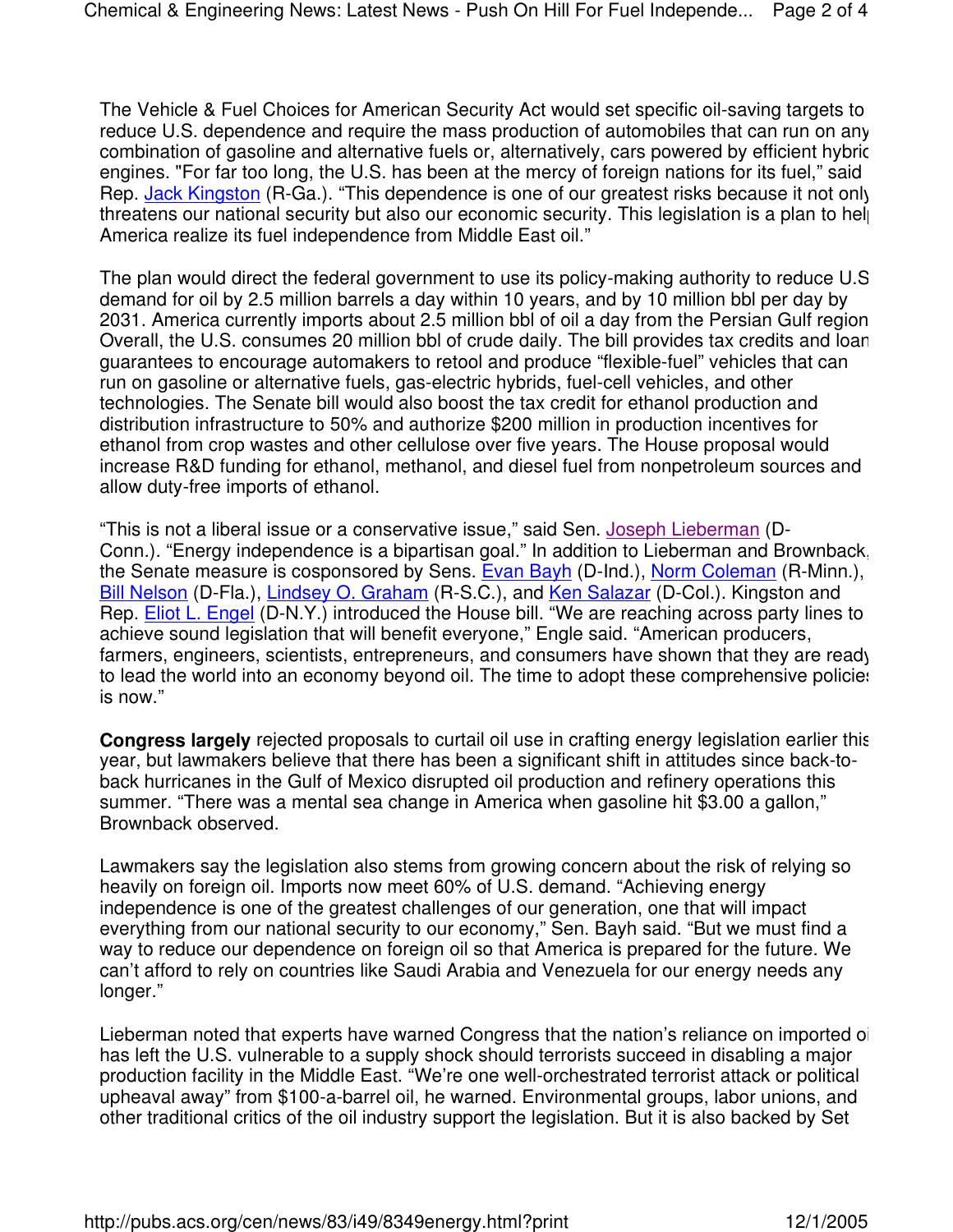America Free, a conservative coalition that views the country's growing dependence on foreign oil as a threat to national security. Among the group's members are former CIA director R. James Woolsey and Robert C. McFarlane, former national security adviser to President Ronald Reagan.

In a speech at the National Press Club in Washington, D.C., on Nov. 22, Ford Motor Co. Chairman and Chief Executive Officer William C. Ford Jr. urged Congress to dramatically increase the R&D tax credit to aid companies working on advanced vehicles and fuel technologies and to consider tax incentives to help U.S. automakers convert outmoded plants into high-tech facilities.

"I believe that with the right investments, America—and the American manufacturing sector can win," Ford declared. "It can maintain its leadership stature in the world, and we can reduce our dependence on foreign oil. But we can't get there alone." U.S. automakers are struggling to close a widening technology gap with Japan, while facing steep increases in health care and raw material costs.

Ford, the great-grandson of Ford founder Henry Ford, noted that upon assuming leadership of the company in 2001, he made a conscious decision to invest in new products that were more fuel-efficient. "I believed back then that the days of cheap gasoline were numbered," he said. "That led to the creation of the world's first hybrid-electric sport utility vehicle—the Ford Escape—and inspired our decision to build up to 250,000 hybrids a year by 2010."

The oil industry, which opposed the inclusion of a renewable fuels standard in energy legislation President George W. Bush signed into law in August, has made clear that it will fight any additional federal commitment to alternative fuels. "We need to rely on market forces to shape our energy future rather than attempt to dictate what fuels are to be used," Americar Petroleum Institute President Red Cavaney told the Senate Environment & Public Works Committee last month.

"Those who write off gasoline and diesel fuels fail to recognize how advanced technology is providing new and more efficient ways of using these time-tested products," Cavaney remarked. "For example, [gas-electric] hybrid vehicles are a star that has arrived. Already, they are moving aggressively into the market, and their rate of growth will depend, in large part, on their price and performance."

He said oil companies have also spent millions of dollars researching new fuel-cell technologies, which "hold the potential for up to double the fuel efficiency of current gasoline powered autos, with essentially zero tailpipe emissions." But Cavaney stressed that the time and costs involved in transitioning to the next generation of fuels should not be underestimated. "Consider what would be involved in replacing the dominant role of oil with a substitute like hydrogen or solar power," he told the panel. "Most experts agree that such a transition will require dramatic advances in technology and massive capital investments—and take several decades to accomplish, if at all."

Cavaney acknowledged that oil will be replaced when cost-effective alternatives are found. "We expect that the dominant transportation fuels will remain gasoline and diesel for at least two or three decades," he said. That's the minimum amount of time it will take to fully retire the still-growing fleet of vehicles powered by these fuels and to deploy a replacement